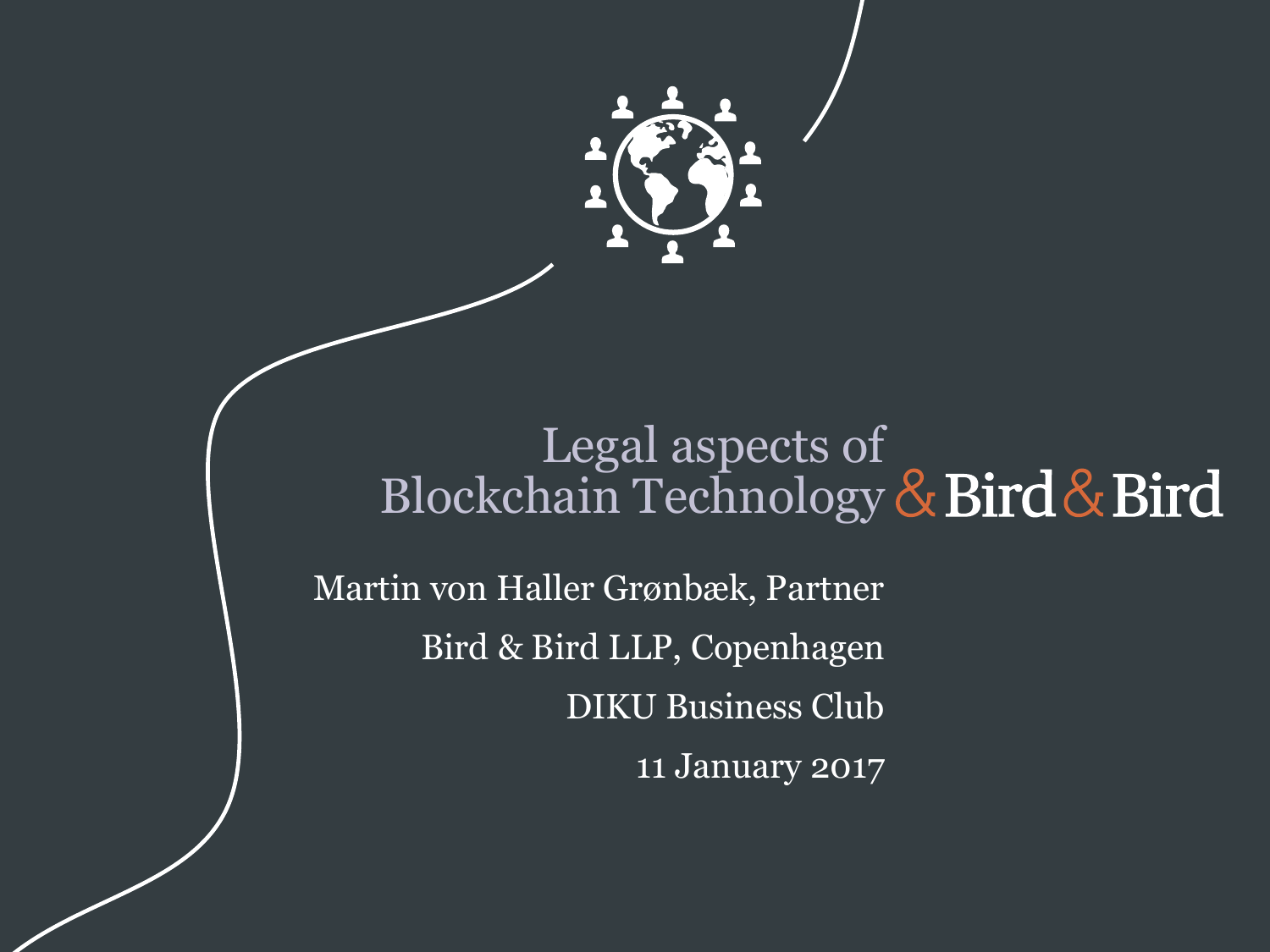### My background

- Tech startups
	- #CPHFTW
	- NordicMakers.vc
	- (FDIH, OSL)
- Partner Bird & Bird Copenhagen
	- IT lawyer
	- Startups
	- Open source
	- Blockchain (FinTech)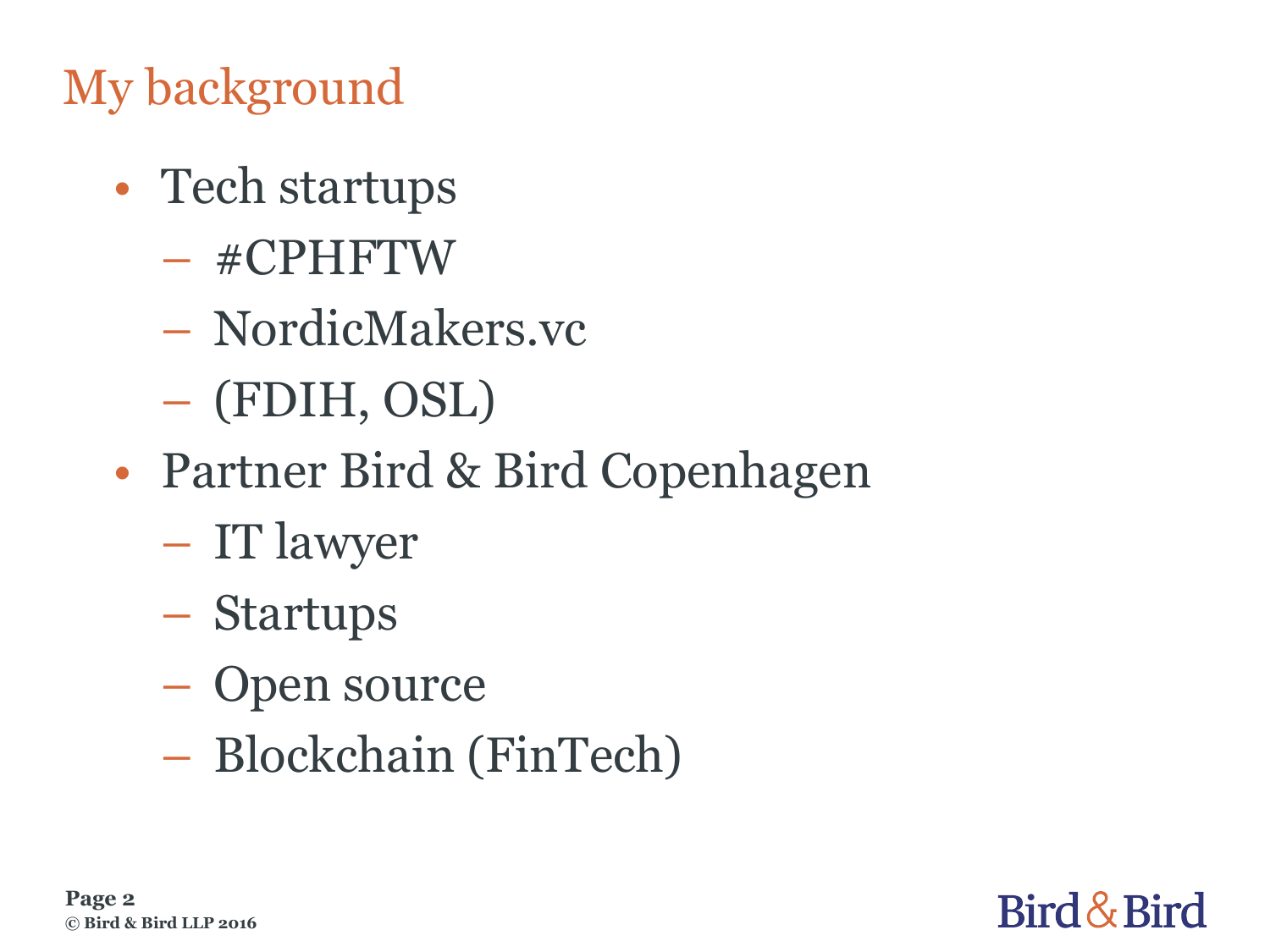# Trustless databases

- The integrity of the central copy?
- Establishing trust is costly
- Immutable entries
- Transparent ledger
- Open (Permissionless) blockchain
- Private (Permissioned) blockchain
- Consensus on the "correct" ledger

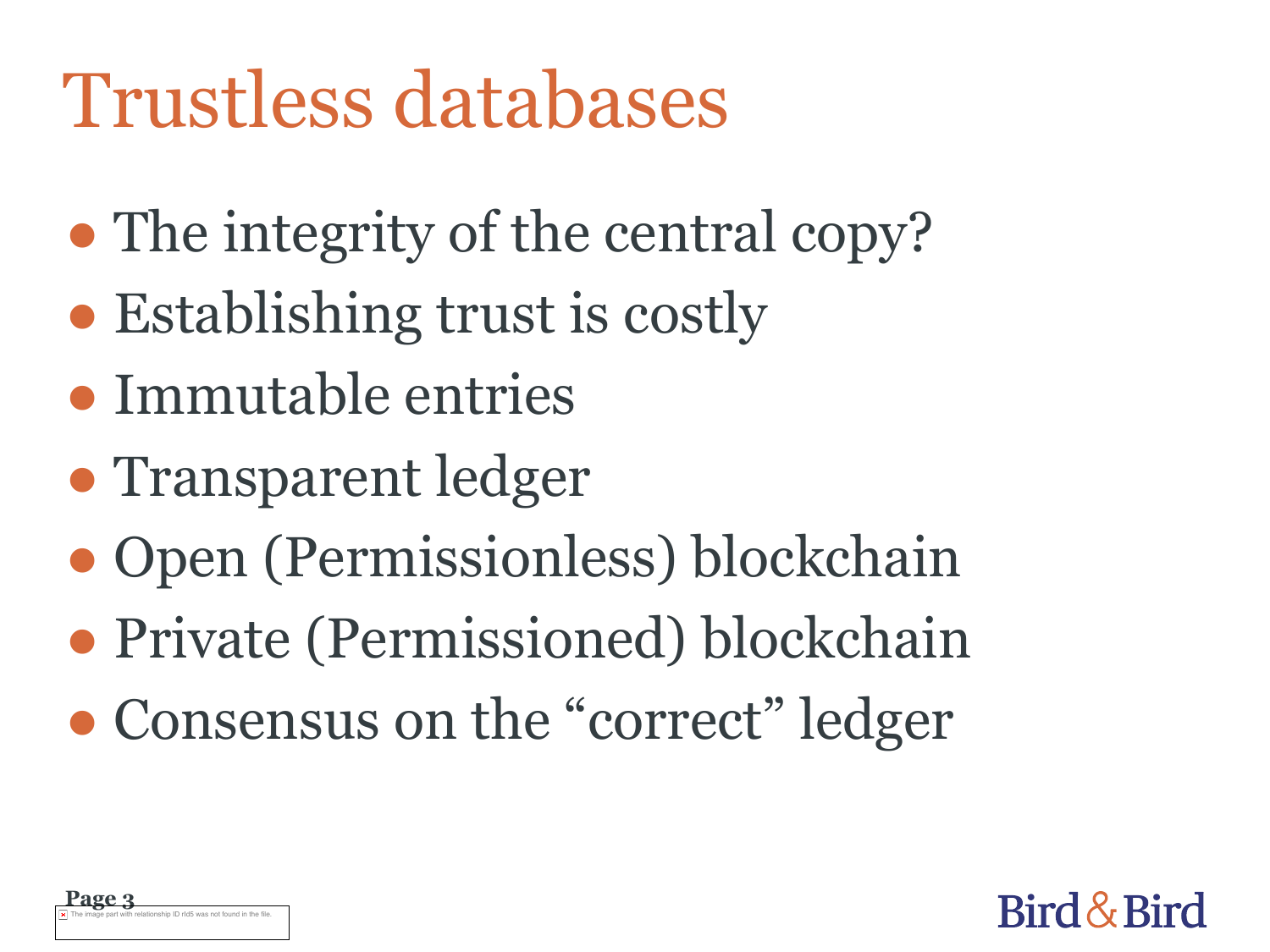# Distributed computing

- Every node runs the application
- Bitcoin miners use CPUs en masse
- Scalability
- Collusion of miners
- Mining as a service?
- New consensus mechanisms in permissioned blockchains
- At the expense of immutability?

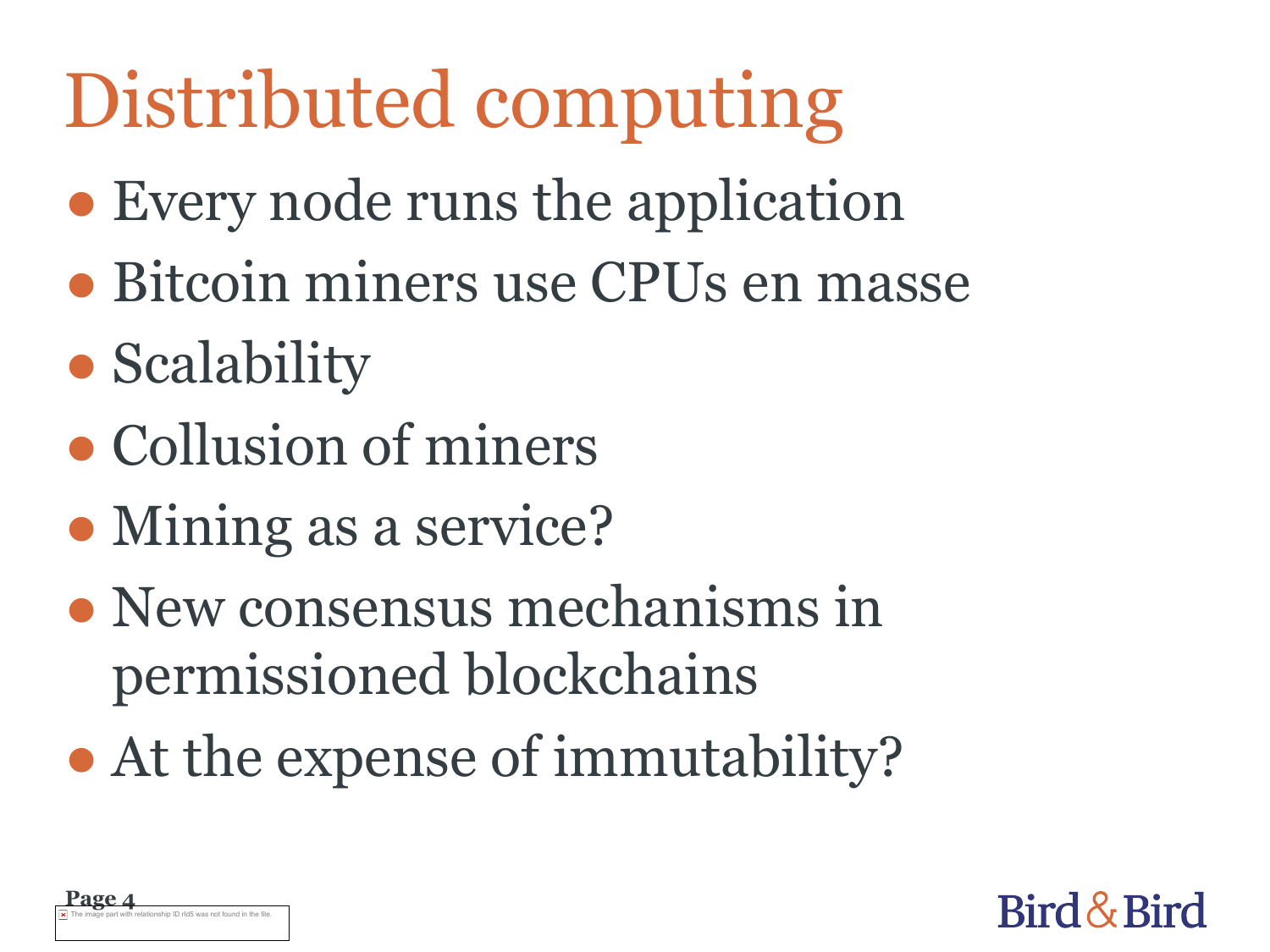## A Declaration of the Independence of Cyberspace

- John Perry Barlow (1996)
	- *Governments of the Industrial World, you weary giants of flesh and steel, I come from Cyberspace, the new home of Mind. On behalf of the future, I ask you of the past to leave us alone. You are not welcome among us. You have no sovereignty where we gather. We have no elected government, nor are we likely to have one, so I address you with no greater authority than that with which liberty itself always speaks. I declare the global social space we are building to be naturally independent of the tyrannies you seek to impose on us. You have no moral right to rule us nor do you possess any methods of enforcement we have true reason to fear…*

**Page 5**© Bird & Bird LLP 2016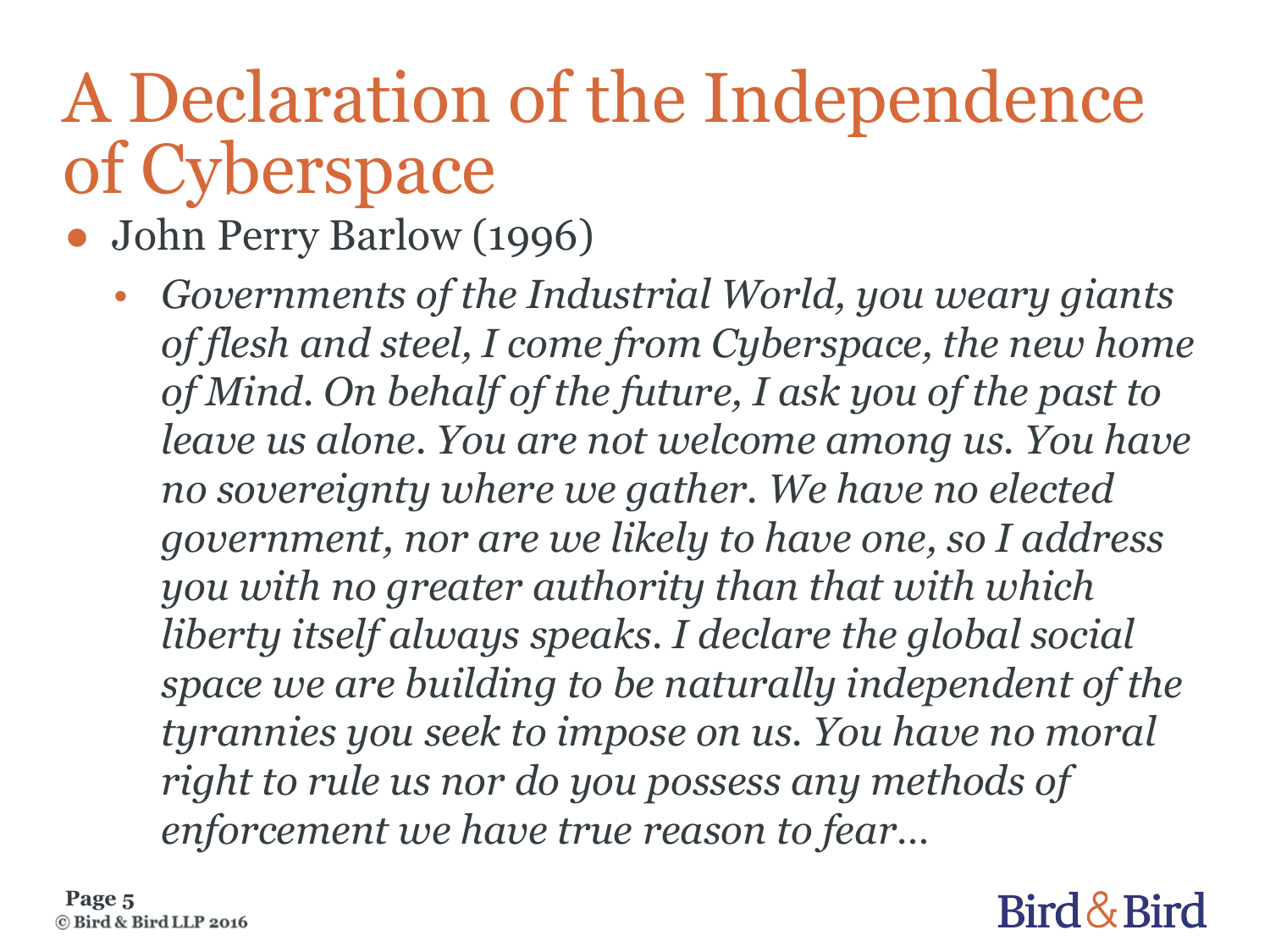# Code is law

- Coding choices set standard and governance
	- The primacy of drafter
	- Risk of defects and mistakes
	- Lawyer as coders
- Code is subject to gravitation and to law

Bird & Bird

- Law as default rules
- Adjucation and flexibility

**Page 6**© Bird & Bird LLP 2016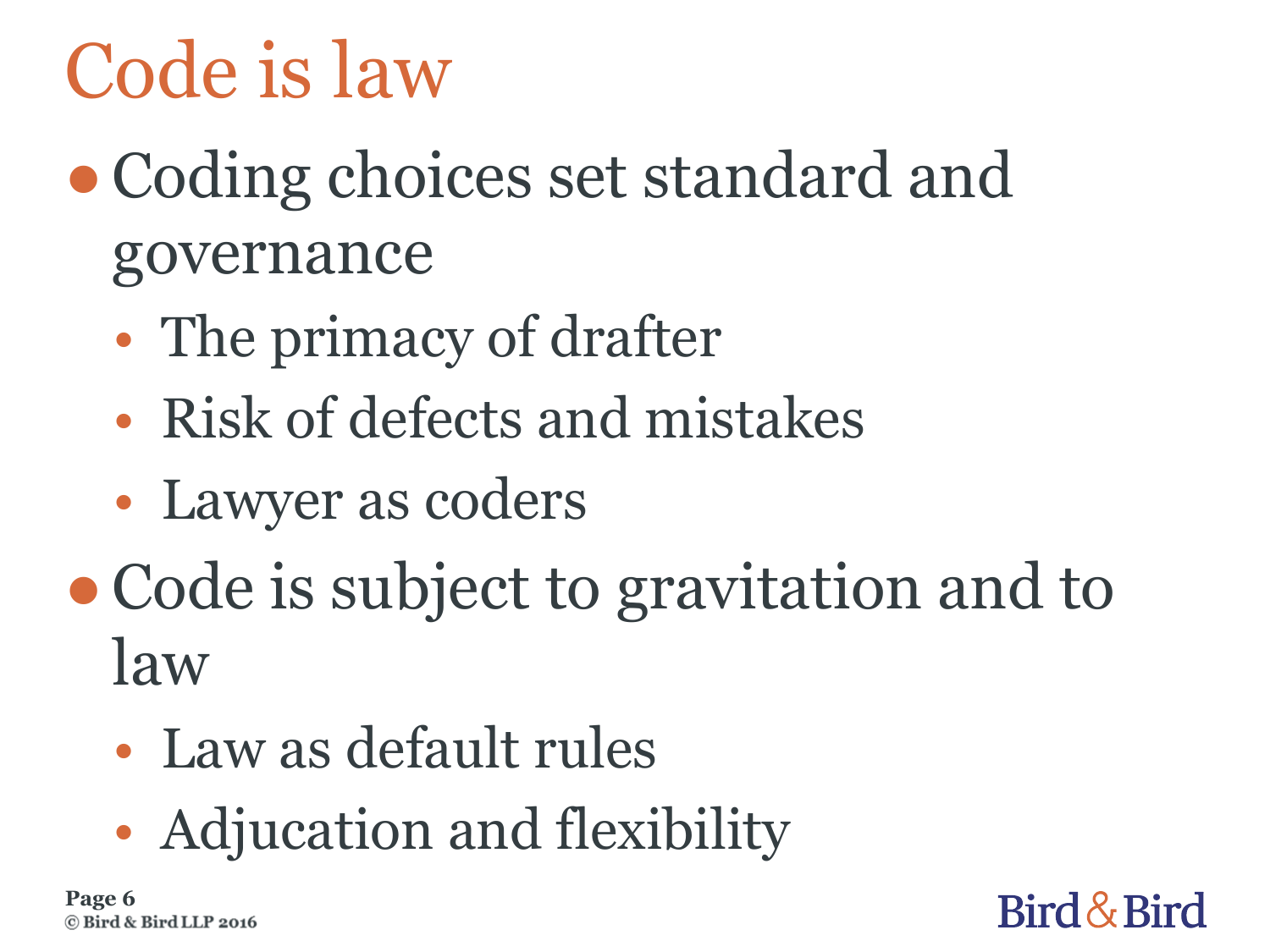# Open source

- The transparency of Bitcoin (vs. anonymity).
- Bitcoin Core code is released under the terms of The MIT License.
- Linux Foundation's Hyperledger Project code is released under Apache License, Version 2.0.
- R3's New Distributed Ledger Technology Corda released as open source under Hyperledger.
- Everything at Ethereum, including website, tools, white papers, software and compilers are released under the GPL.

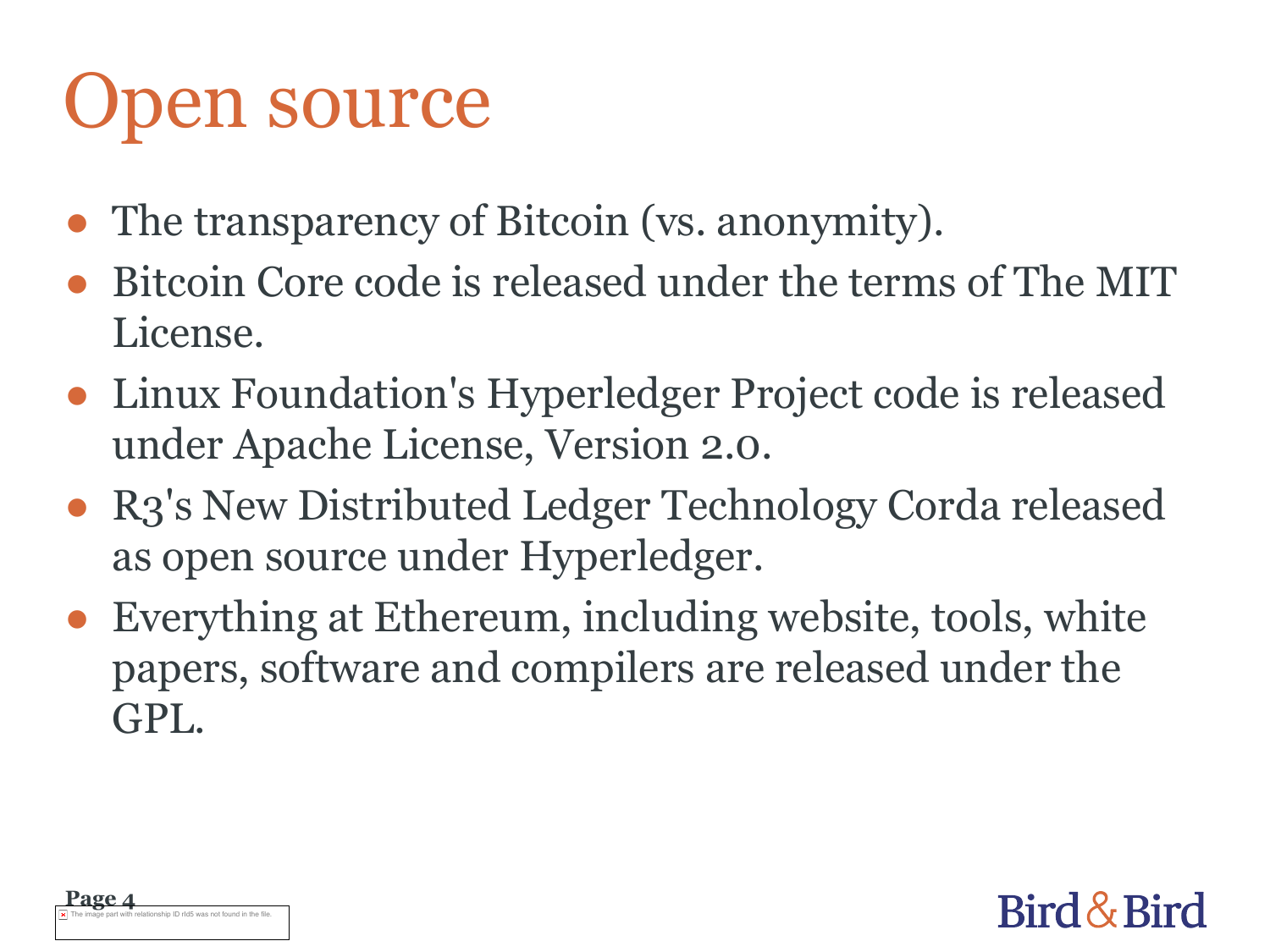## Consensus

- Consensus about code and database
- Consensus mechanisms to secure updating of a state
- Distributed non-monopolized decisions
- Proof of work
	- Miners in bitcoin
- Proof of stake
	- Ethers in TheDao
- Valid transaction
	- PKI cryptography on Permissionless blockchains

Bird & Bird

• Permissioned blockchains

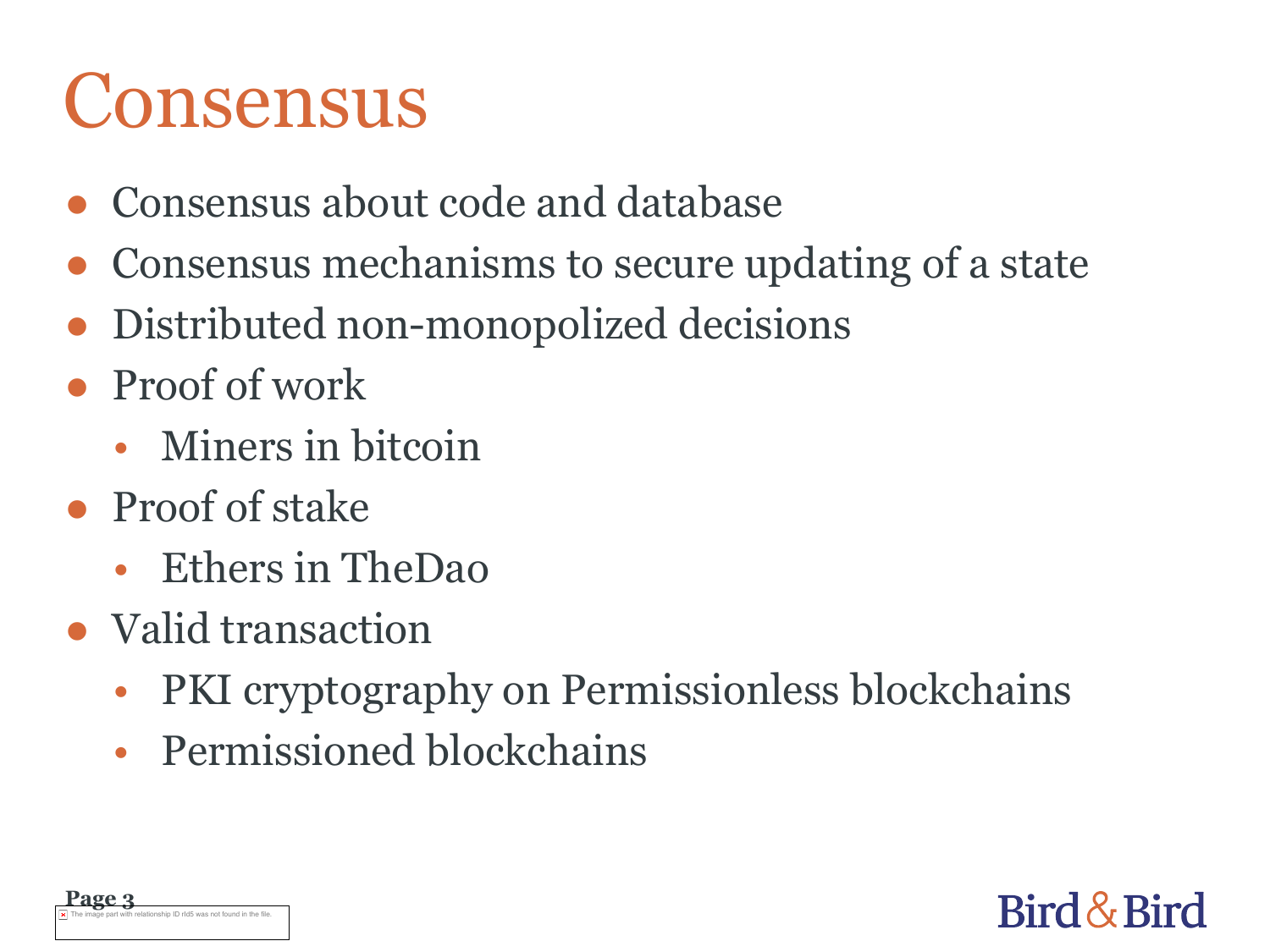# Personal data

- Open blackchains are transparent
- BitCoins are "anonymous"
- Pseudonyms?
- Personal data on a blockchain
	- Data controller and processor?

- Where does the data reside?
- Consent to use
- (Database ownership?)

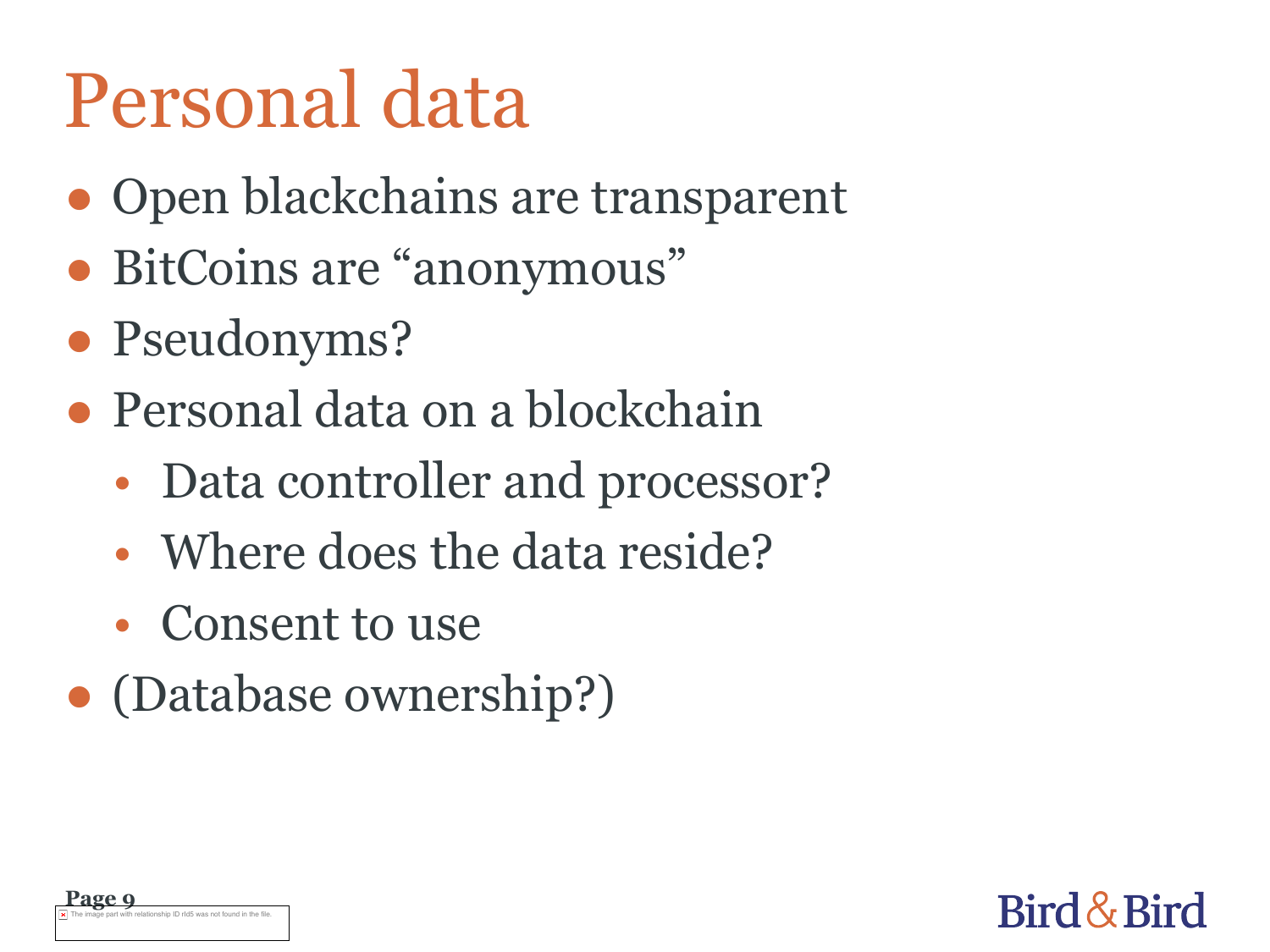## Smart contracts

- Computer protocol that embeds the terms and conditions of a contract.
- The human readable terms (the source code) of a contract are compiled into executable computer code that can run on a blockchain.
- Self-sufficient contracts
	- All information embedded in code or network
	- Information from external sources
- Self-executing contracts
	- No need for human interaction
	- "Un-stoppable"
- Self-enforcing contracts
	- Bitcoins are transferred from escrow
	- SaaS is terminated

| Page 10                                                             |  |
|---------------------------------------------------------------------|--|
| The image part with relationship ID rld5 was not found in the file. |  |

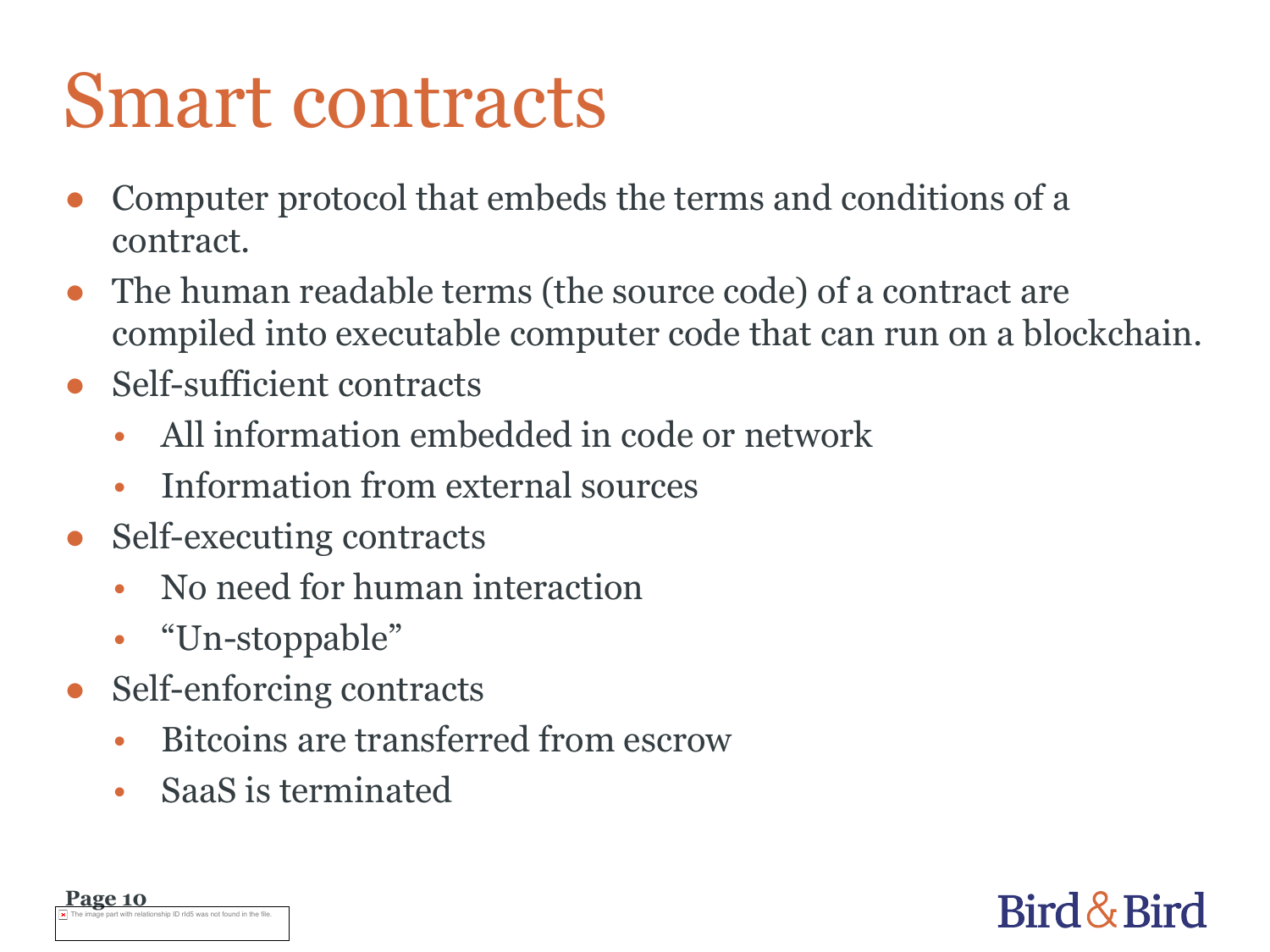# Link to the physical world

- BitCoins outside the law
- Who makes the entry to the ledger?
	- Authentication
- Is that person entitled to make the entry?
	- Contract law
	- Contracts
	- Jurisdiction
	- Mandatory regulation
- Regulation of the middleman or platform

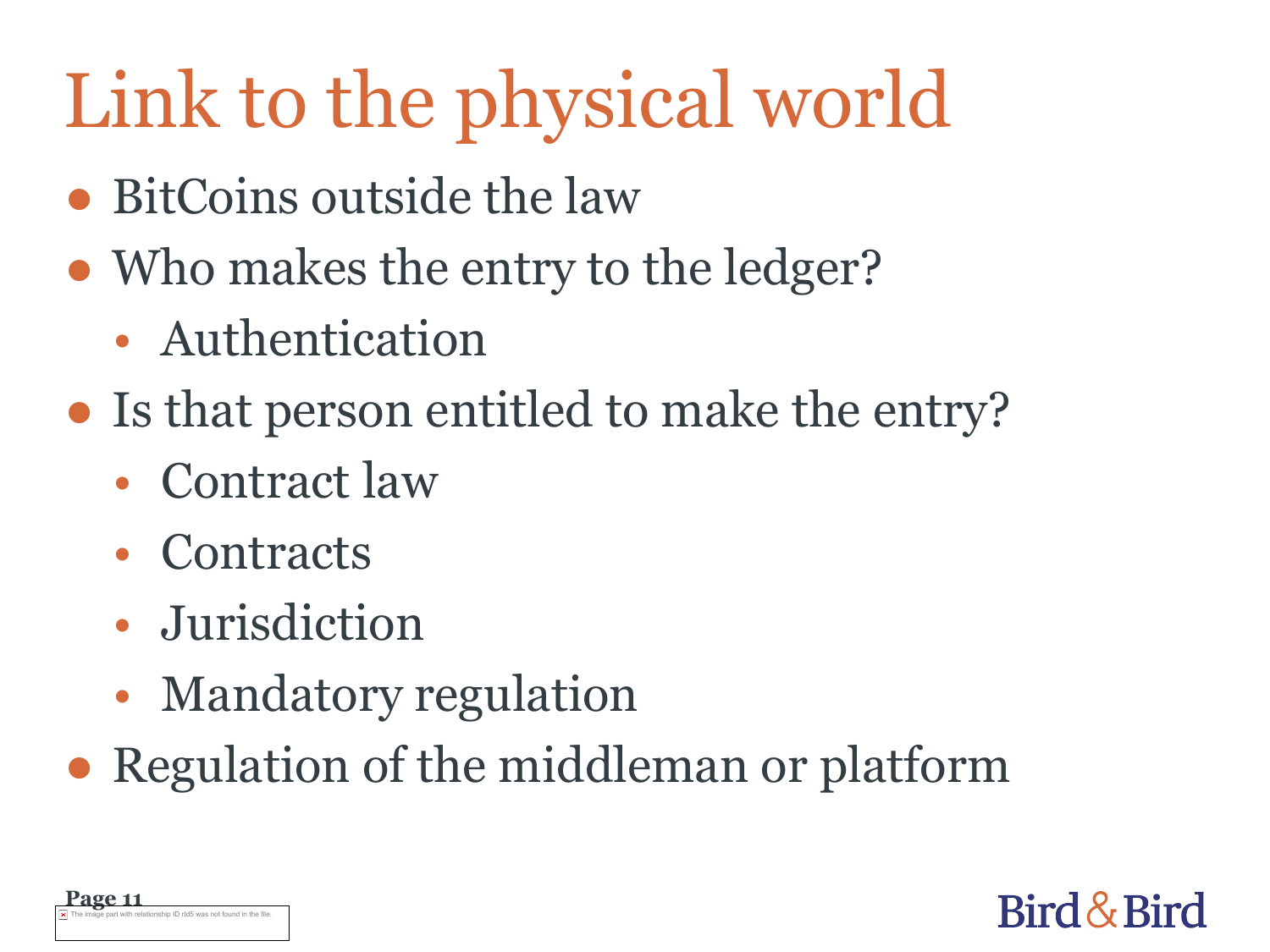# Mandatory regulation

● Smart contracts regulate human activity

- Criminal law
- Contract law
- Consumer protection
- Tenant law
- Employment law
- Financial regulation

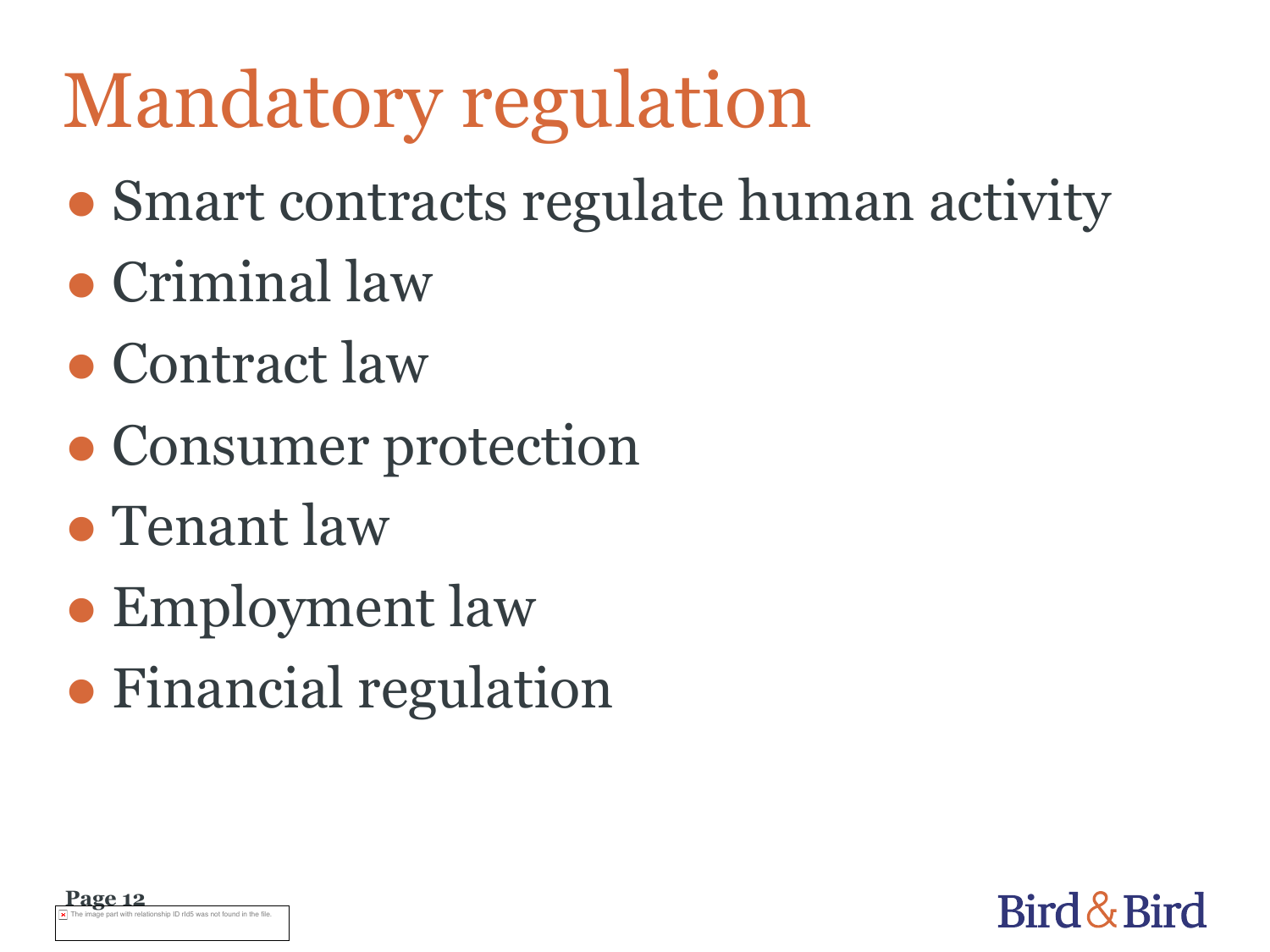# TheDAO

- Decentralized, autonomous organization
- Codebased AoA, SHA, board and management, no address
- Interface: DAO.Link SARL
- Investor-directed venture capital fund.
- Ethereum blockchain
- Voting with tokens in Ether
- Crowdfunded 120M USD worth of Ether by anonymous "shareholders" in May 2016

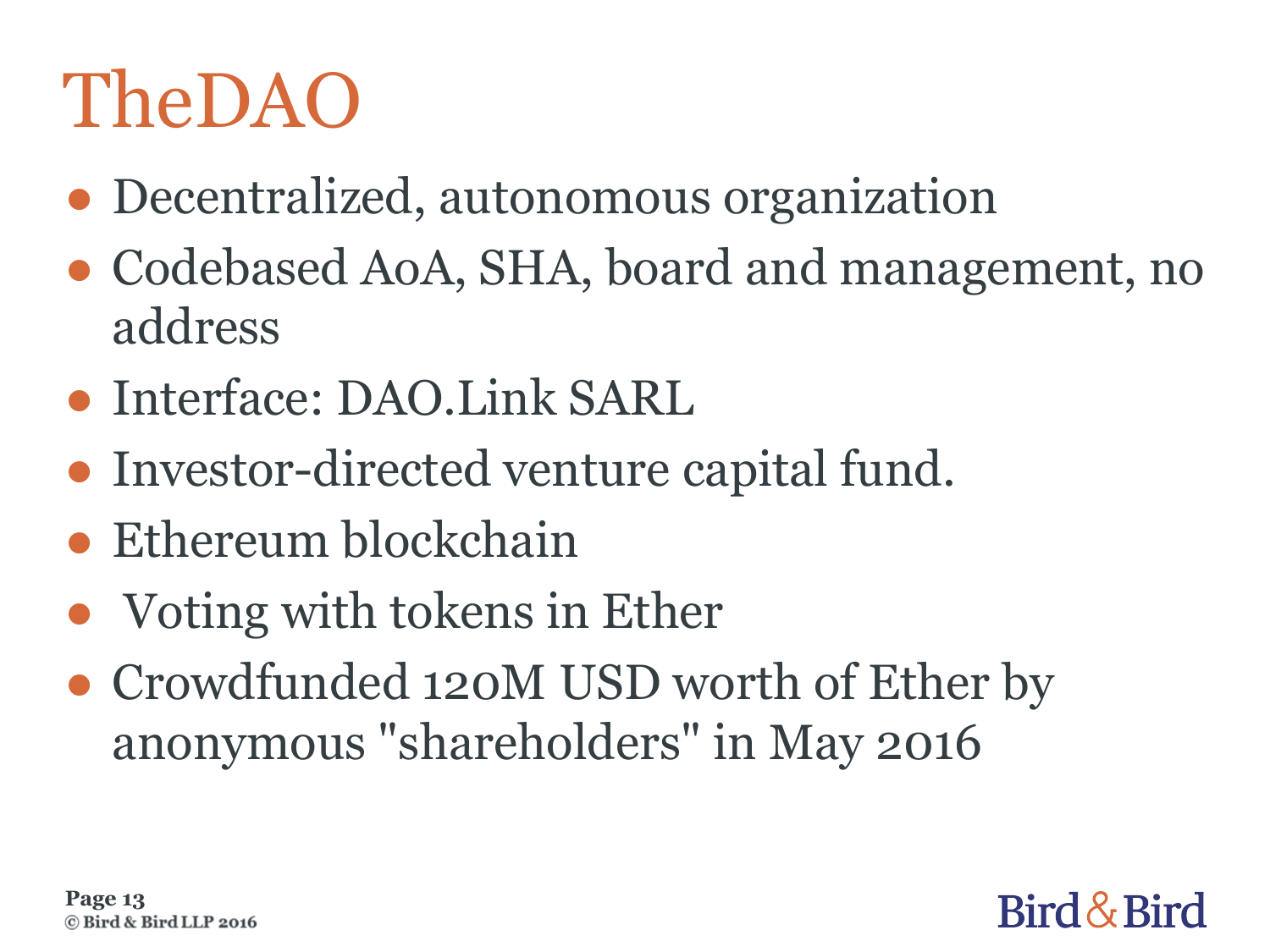# **TheHack**

• June 17, 2016, a hacker transfer 50M USD into subsidiary with 28 days waiting period

Bird & Bird

- Code is law?
- Immutability?
- Hard fork or soft fork
- The Fork adopted by consensus
- Ethereum Classic

**Page 14**© Bird & Bird LLP 2016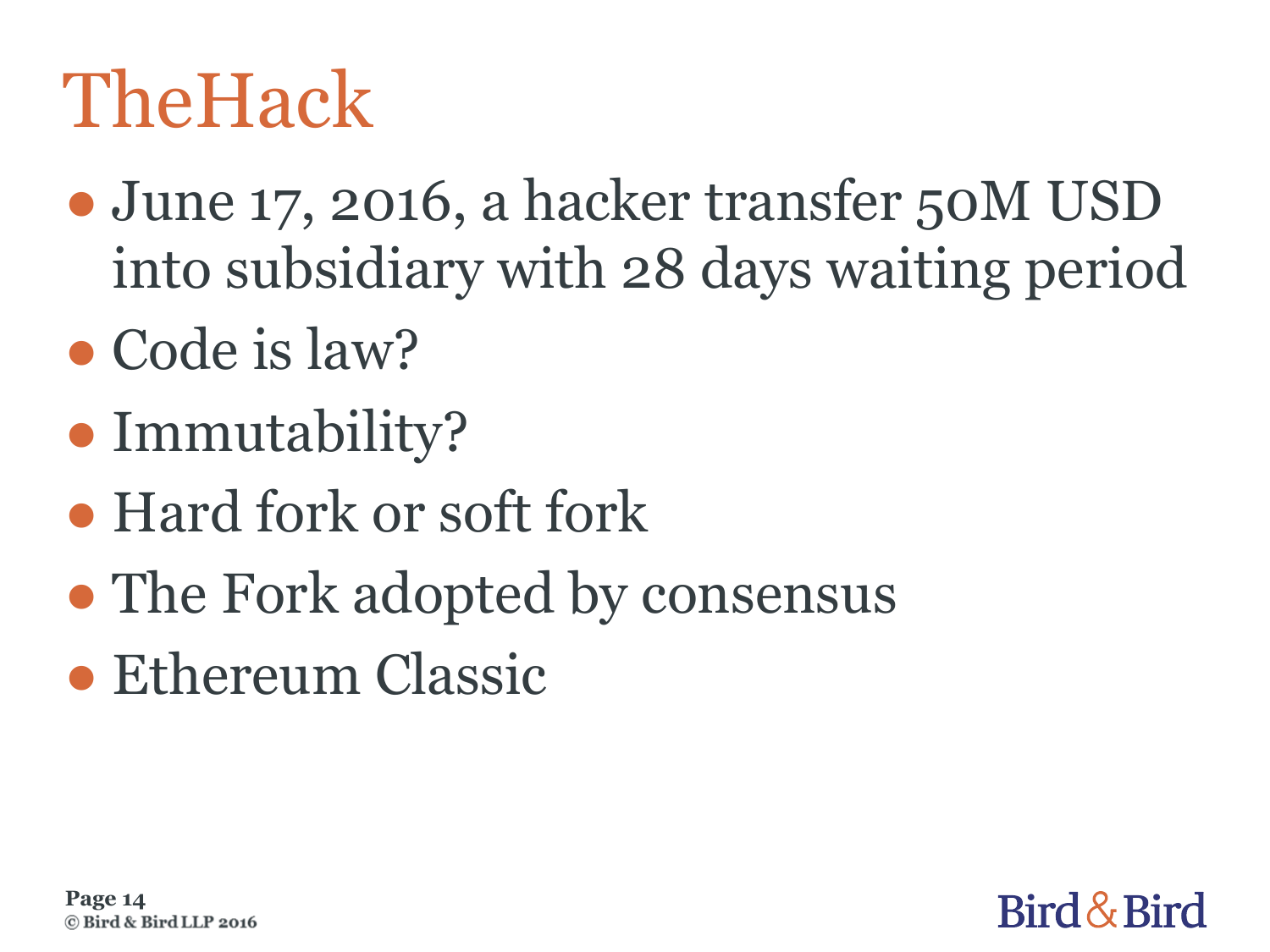### Further reading

Blockchain 2.0, smart contracts and challenges (http://www.twobirds.com/en/news/articles/2016/uk/blockchain-2- 0--smart-contracts-and-challenges)

#### The Trust Machine

(http://www.economist.com/news/leaders/21677198-technologybehind-bitcoin-could-transform-how-economy-works-trust-machine)

- The DAO of accrue (http://www.economist.com/news/finance-andeconomics/21699159-new-automated-investment-fund-hasattracted-stacks-digital-money-dao)
- Goldman Sachs Report (http://www.theblockchain.com/docs/Goldman-Sachs-report-Blockchain-Putting-Theory-into-Practice.pdf)
- World Economic Forum Report (https://www.weforum.org/reports/the-future-of-financialinfrastructure-an-ambitious-look-at-how-blockchain-can-reshapefinancial-services)